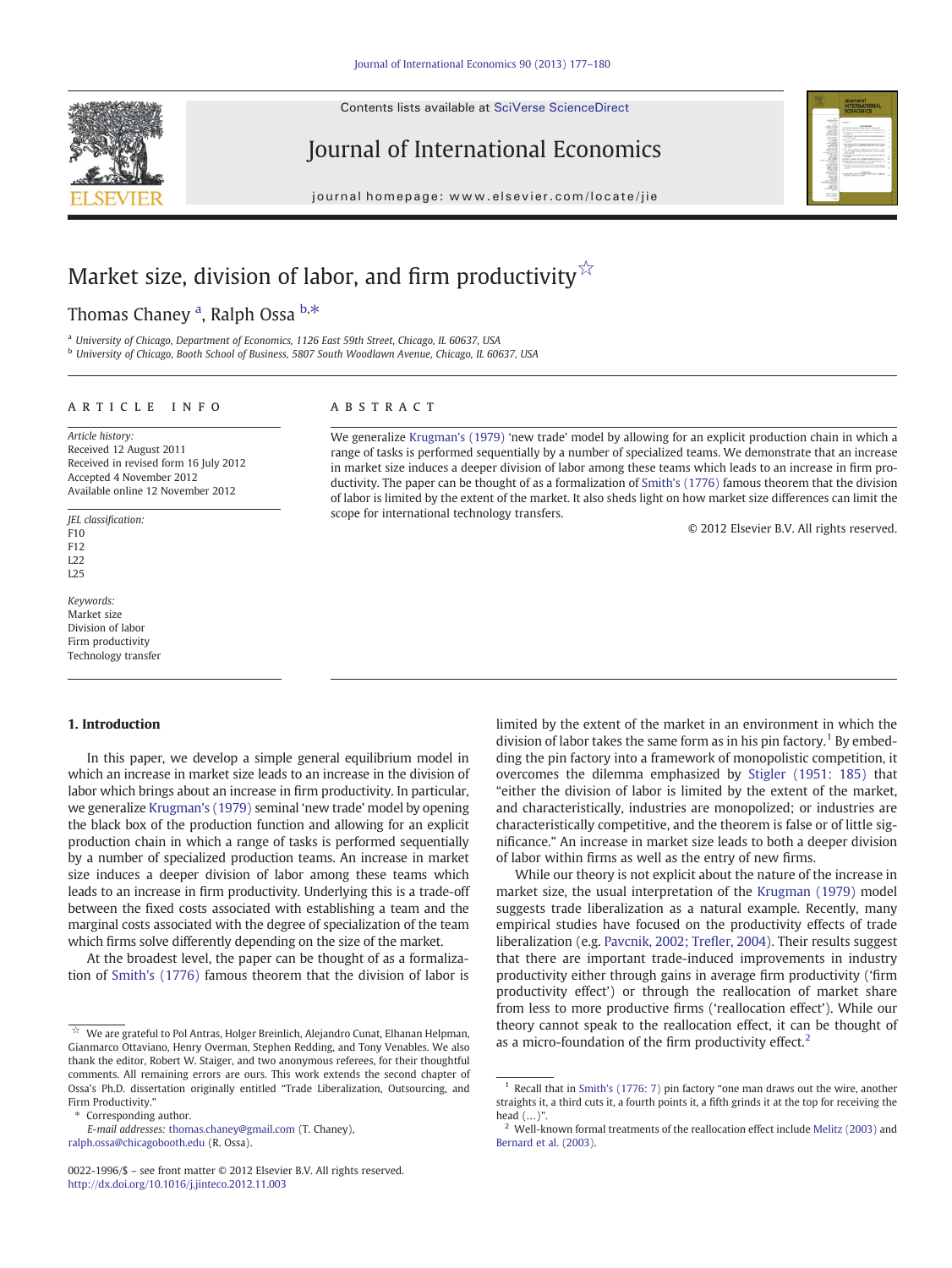As such, the paper contributes to a growing literature on the sources of the firm productivity effect. Previous work has mainly emphasized fixed costs (e.g. [Krugman, 1979\)](#page--1-0), learning by exporting (e.g. [Clerides et](#page--1-0) [al., 1998](#page--1-0)), competition-induced innovation (e.g. [Aghion et al., 2005\)](#page--1-0), or a horizontal focusing on core competencies by multi-product firms (e.g. [Eckel and Neary, 2010; Bernard et al., 2011](#page--1-0)). Only [McLaren](#page--1-0) [\(2000\)](#page--1-0) also studies the productivity gains of a trade-induced vertical restructuring of production. Both the source of the productivity gains as well as the link between trade liberalization and the vertical restructuring of production are very different in his model, however.

An additional implication of our model is that seemingly superior technologies developed in larger markets, characterized by lower fixed costs of establishing teams and a finer division of labor across teams, may not be appropriate for smaller markets. Firms in developing countries may therefore not have an incentive to adopt technologies from developed countries even if they are freely available to them. This observation offers a novel explanation for the localized character of technology which is usually rationalized by arguing that important components of technology are tacit in nature (e.g. [Keller, 2004: 753\)](#page--1-0). It essentially elaborates on the remark of [Stigler \(1951: 193\)](#page--1-0) that American production methods will often be too specialized to be an appropriate model for industrialization in developing countries.

The remainder of the paper is organized as follows: we lay out the basic model, solve for the optimal organization of production, characterize the general equilibrium, analyze the effects of an increase in market size, consider the scope for international technology transfers, and offer some concluding remarks.

### 2. Basic setup

There are L consumers who are endowed with one unit of labor each. They have access to  $n$  final goods over which they have 'love of variety'-preferences

$$
U = \sum_{i=1}^{n} u(x_i) \tag{1}
$$

where  $u(x_i)$  is the utility derived from consuming x units of final good i which is continuous and differentiable and satisfies  $u'(x_i) > 0$  and u  $\gamma(x_i)$ <0. Consumers maximize this utility subject to their budget constraints  $1 = \sum_{i=1}^{n} p_i x_i$ , where  $p_i$  is the price paid for good *i* and the wage rate is normalized to 1.

As can be seen from the first order conditions of the consumers' maximization problems, the resulting demands have elasticity  $\varepsilon(x_i) = -\frac{u'(x_i)}{x_iu'(x_i)}$ . Following [Krugman \(1979\),](#page--1-0) we assume that  $\varepsilon'(x_i) < 0$ which is equivalent to assuming that the demand curves are less convex than in the constant elasticity case (linear demand curves would be an example). This assumption ensures that an increase in market size leads to an increase in firm output which is necessary for market size to affect the division of labor within firms. We also assume that  $\varepsilon(0) > 1 + \frac{1}{\gamma}$  and that there exists an  $\bar{x} > 0$  such that  $\varepsilon(\bar{x}) = 1 + \frac{1}{\gamma}$ , where  $\gamma$  is a cost parameter to be defined below. $3$  These parameter restrictions guarantee the existence and uniqueness of a monopolistically competitive equilibrium.

The production of each final good requires the sequential performance of a number of tasks. Early tasks are concerned with obtaining raw materials which are then refined successively in later production stages. The set of these tasks is represented by a segment of length normalized to 2 which we call the production chain. To produce the final good, all tasks  $\omega \in [0,2]$  have to be performed sequentially. If only tasks  $\omega \in [0,\omega_1], 0<\omega_1<2$ , are performed, a preliminary good  $\omega_1$ is obtained. This preliminary good  $\omega_1$  can then be transformed into a more downstream preliminary good  $\omega_2$ ,  $0<\omega_1<\omega_2<2$ , by performing the additional tasks  $\omega \in [\omega_1, \omega_2]$  and so on. One unit of each task is required to produce one unit of the final good. Similarly, one unit of the relevant subset of tasks is required to produce one unit of a preliminary good.<sup>4</sup>

All production tasks associated with a given final good are performed by production teams within a single firm. Before being able to perform any tasks, a team needs to acquire a core competency  $c \in [0,2]$  in the production chain which requires f units of labor. To perform one unit of each task in the range  $[\omega_1,\omega_2]$ , the team then further needs

$$
l(\omega_1, \omega_2) = \frac{1}{2} \int_{\omega_1}^{\omega_2} |c - \omega|^{\gamma} d\omega \tag{2}
$$

units of labor where  $\gamma > 0$  so that it gets worse at performing a given task the further away that task is from its core competency. Teams are symmetric in the sense that the parameters f and  $\gamma$  are the same across teams. The firm can choose how many teams are established, which core competencies they acquire, and which production tasks they perform.

### 3. Optimal organization of production

Eq. (2) implies that the cost of producing one unit of output is minimized if each task is performed by only one team, the teams' core competencies are uniformly distributed along the production chain, and each team performs a symmetric range of tasks around its core competency. The minimum total cost of producing y units of output conditional on a given number of teams  $t$  can therefore be written as

$$
TC = t(f + y \int_0^{\frac{1}{t}} \omega^{\gamma} d\omega)
$$
 (3)

since each team performs  $\frac{2}{t}$  tasks of which half are to the right and half are to the left of its core competency.

The optimal number of teams solves a trade-off between fixed and marginal costs. This trade-off can be seen most clearly by rewriting Eq. (3) as TC =  $tf + \frac{y^{r-1}}{\gamma+1}$ . On the one hand, more teams imply higher fixed costs since more core competencies need to be acquired. On the other hand, more teams imply lower marginal costs since each team performs a narrower range of tasks around its core competency. Minimizing this expression with respect to  $t$  yields

$$
t = \left(\frac{\gamma}{\gamma + 1} \frac{y}{f}\right)^{\frac{1}{\gamma + 1}} \tag{4}
$$

Hence, the optimal number of teams is increasing in output. Intuitively, higher output makes marginal costs more important relative to fixed costs so that it is optimal to set up a larger number of more highly specialized teams. Notice that the range of tasks performed by each team is inversely proportional to the number of teams since the production chain is of a given length and production tasks are equally divided among teams.

As is easy to verify, Eqs. (3) and (4) imply that the average cost is given by

$$
\text{AC} = \left(\frac{\gamma + 1f}{\gamma - y}\right)^{\frac{\gamma}{\gamma + 1}}\tag{5}
$$

Notice that the average cost is decreasing in output so that the pro- $\frac{3}{3}$  A polynomial of degree higher than 2 for the function  $u(x)$  would satisfy this con-<br>duction technology exhibits increasing returns to scale. Underlying this

dition, as would any sum of more than one power function of x. For instance, the quadratic function  $u(x) = ax - x^2/2$  with  $x \in [0, a/2]$  yields a linear demand system and the following simple expression for the demand elasticity,  $\varepsilon(x)=a/x-1$ , which satisfies  $\varepsilon'(x)$ <0,  $\varepsilon(0)$  > 1 + 1/ $\gamma$ , and  $\bar{x} = \frac{a}{2+1/\gamma}$  such that  $\varepsilon(\bar{x}) = 1 + \frac{1}{\gamma}$ .

<sup>&</sup>lt;sup>4</sup> A similar representation of the production process has been used by [Dixit and](#page--1-0) [Grossman \(1982\)](#page--1-0).